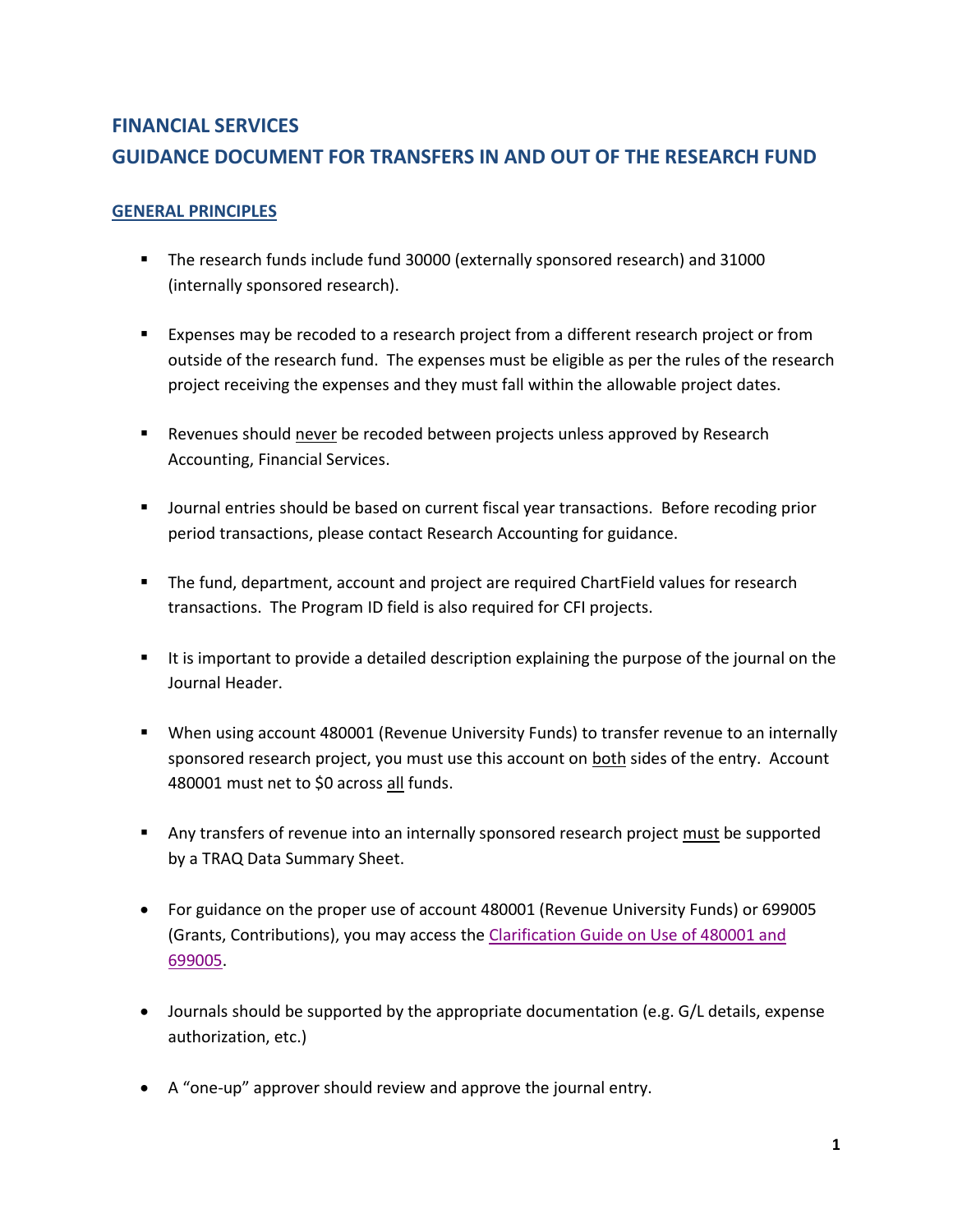- The PI or an authorized delegate must provide written authorization for expenses charged against a research project (email is acceptable).
- Accounts 603001 (Accountable Advances) and 640002 (Travel Advances) should not be used in journals processed outside of Financial Services.
- Negative expenses occur when more expenses are recovered than originally incurred. This results in the total expenses in a project being in a net credit position. Unless this is a temporary timing difference, all efforts should be made to avoid creating negative expenses, whenever possible.
- **•** Some research projects require matching funding, which may come from either internal or external sources. In the majority of cases, matching funds should be recorded and remain in the project/fund they are received in, although some exceptions do apply (e.g. CFI, Mitacs Accelerate grants, etc.). Please contact Research Accounting to complete these transfers.
- **If you have any questions regarding a journal entry you are preparing which involves a** research fund, please contact Research Accounting at [research.accounting@queensu.ca](mailto:research.accounting@queensu.ca) for guidance.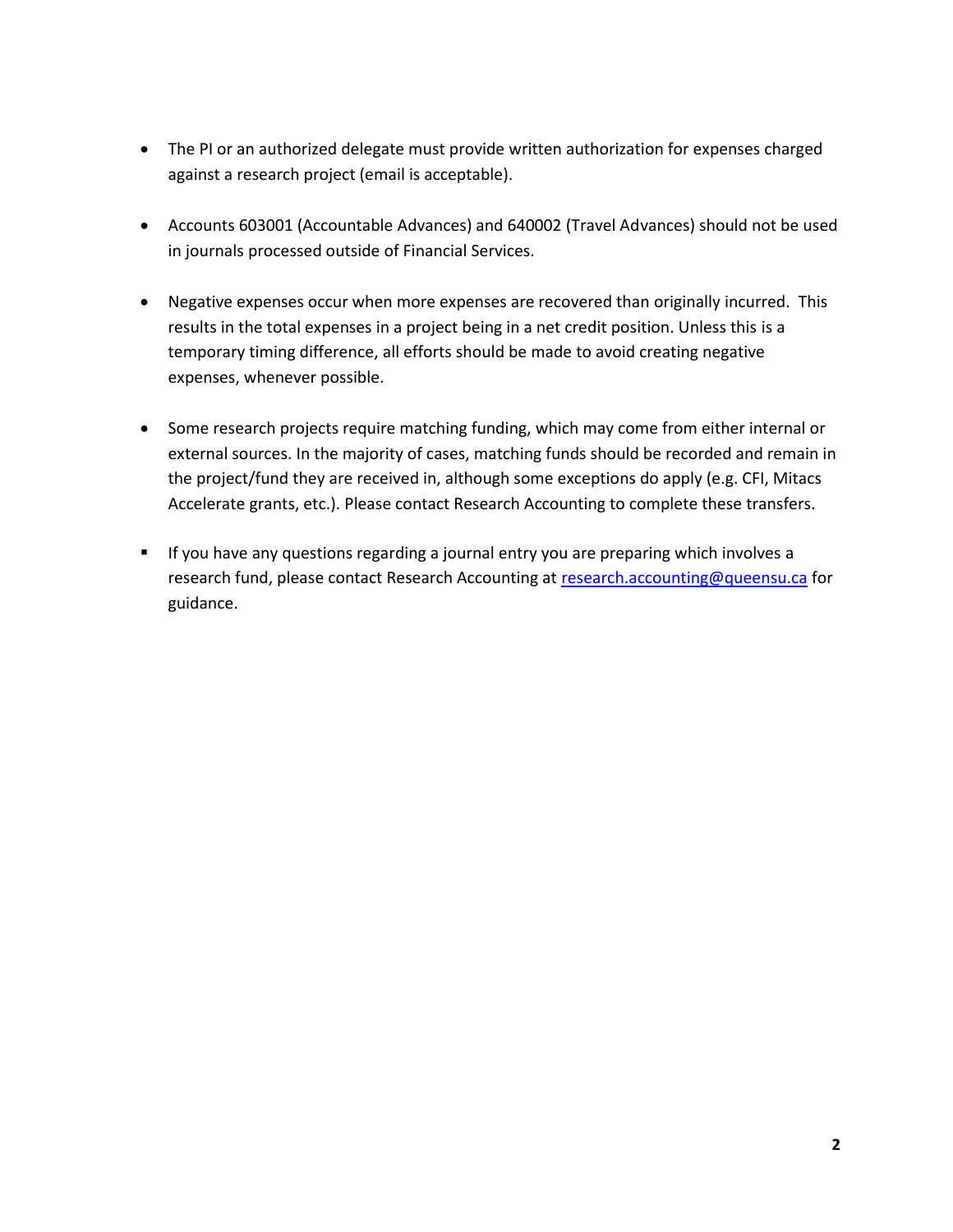## **EXAMPLES**

 The following examples have been provided for reference purposes only. It is a recommended best practice to attach the General Ledger detail supporting the original charge to the journal entry as supporting documentation.

**Example 1:** To recode expenses from one project to another, within the research fund.

 In order to recode expenses from one project to another within the research fund, the account should be reflective of the actual expenses originally incurred. For example, to recode lab supplies initially charged to project 383859 totaling \$100.00 to project 341598:

| <b>Fund</b> | Department   Account |        | <b>Project</b> | Line Description       | Amount   |
|-------------|----------------------|--------|----------------|------------------------|----------|
| 30000       | 11420                | 602007 | 341598         | REC FR 383859 MAY 2015 | 100.00   |
| 31000       | 11420                | 602007 | 383859         | REC TO 341598 MAY 2015 | (100.00) |

 **Example 2:** To recode expenses from a non-research fund to the research fund.

 In order to recode expenses from a non-research fund to the research fund, the account should be reflective of the actual expenses originally incurred. For example, to recode travel expenses initially charged to an operating fund totaling \$200.00 to project 379444:

| Fund  | Department   Account |        | Project | <b>Line Description</b>           | Amount   |
|-------|----------------------|--------|---------|-----------------------------------|----------|
| 31000 | 13306                | 640001 | 379444  | <b>REC FR FUND 10000 MAY 2015</b> | 200.00   |
| 10000 | 13306                | 640001 |         | REC TO 379444 MAY 2015            | (200.00) |

 **Example 3:** To recode expenses from the research fund to a non-research fund.

 In order to recode expenses from the research fund to a non-research fund, the account should be reflective of the actual expenses originally incurred. For example, to recode externally contracted services initially charged to research project 343112 totaling \$400.00 to a trust fund:

| Fund  | <b>Department</b> | Account | <b>Project</b> | Line Description           | Amount   |
|-------|-------------------|---------|----------------|----------------------------|----------|
| 80200 | 15001             | 623001  |                | REC FR 343112 MAY 2015     | 400.00   |
| 30000 | 15001             | 623001  | 343112         | REC TO FUND 80200 MAY 2015 | (400.00) |